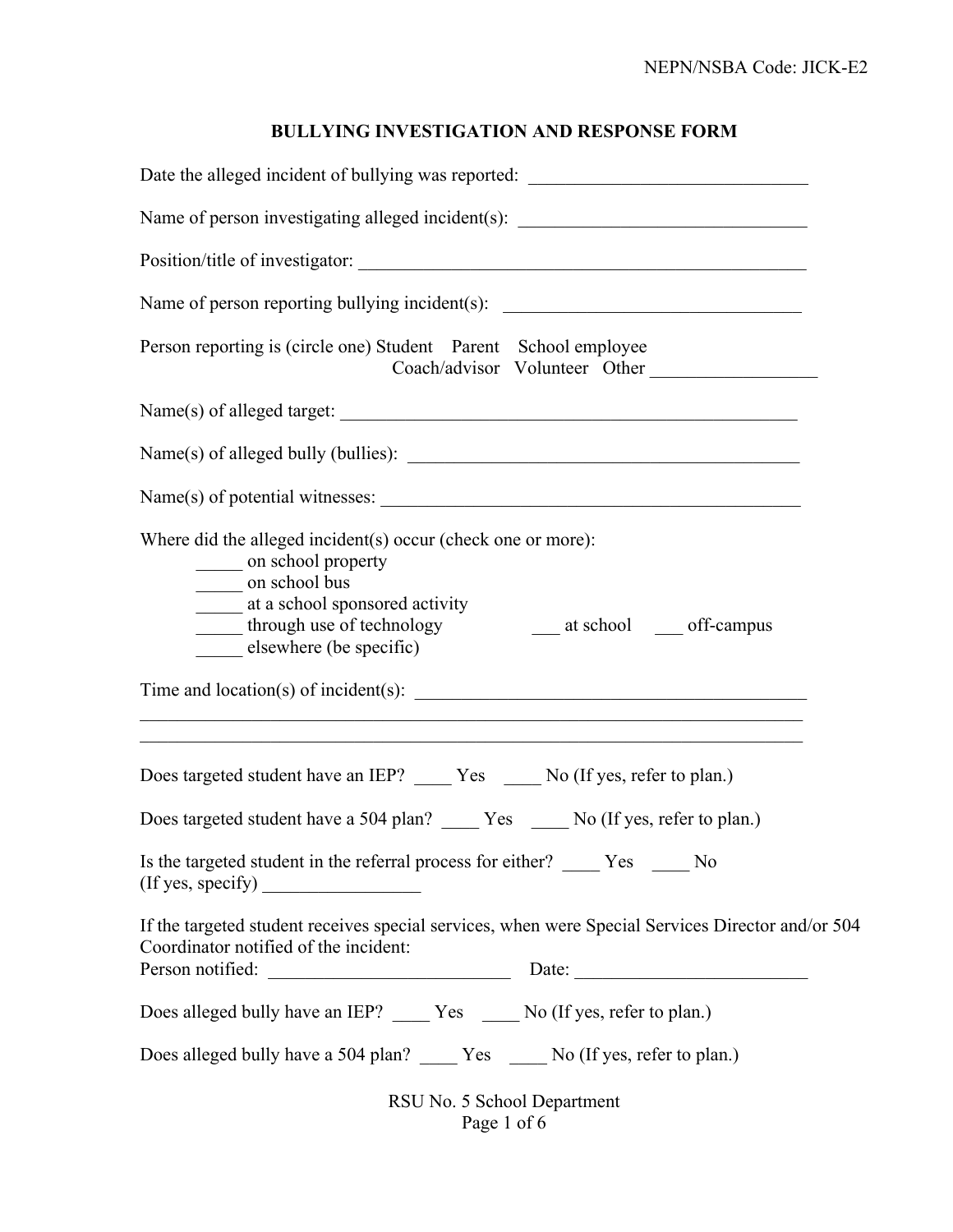Is the alleged bully in the referral process for either? Yes No (If yes, specify) \_\_\_\_\_\_\_\_\_\_\_\_\_\_\_\_\_

If the alleged bully receives special services, when were Special Services Director and/or 504 Coordinator notified of the incident: Person notified: \_\_\_\_\_\_\_\_\_\_\_\_\_\_\_\_\_\_\_\_\_\_\_\_\_\_ Date: \_\_\_\_\_\_\_\_\_\_\_\_\_\_\_\_\_\_\_\_\_\_\_\_\_

Do school unit's records show prior reports of alleged or substantiated incidents of bullying involving the alleged target or alleged bully? If so, describe incident and outcome(s):

 $\overline{\phantom{a}}$  , and the contribution of the contribution of the contribution of the contribution of the contribution of the contribution of the contribution of the contribution of the contribution of the contribution of the  $\mathcal{L}_\text{max} = \mathcal{L}_\text{max} = \mathcal{L}_\text{max} = \mathcal{L}_\text{max} = \mathcal{L}_\text{max} = \mathcal{L}_\text{max} = \mathcal{L}_\text{max} = \mathcal{L}_\text{max} = \mathcal{L}_\text{max} = \mathcal{L}_\text{max} = \mathcal{L}_\text{max} = \mathcal{L}_\text{max} = \mathcal{L}_\text{max} = \mathcal{L}_\text{max} = \mathcal{L}_\text{max} = \mathcal{L}_\text{max} = \mathcal{L}_\text{max} = \mathcal{L}_\text{max} = \mathcal{$ 

Meeting/interview of student who believes he/she has been bullied, description of alleged incident(s) (dates and details):

Communications with parents(s) of student who believes he/she has been bullied date(s) and details): \_\_\_\_\_\_\_\_\_\_\_\_\_\_\_\_\_\_\_\_\_\_\_\_\_\_\_\_\_\_\_\_\_\_\_\_\_\_\_\_\_\_\_\_\_\_\_\_\_\_\_\_\_\_\_\_\_\_\_\_

 $\mathcal{L}_\text{max} = \mathcal{L}_\text{max} = \mathcal{L}_\text{max} = \mathcal{L}_\text{max} = \mathcal{L}_\text{max} = \mathcal{L}_\text{max} = \mathcal{L}_\text{max} = \mathcal{L}_\text{max} = \mathcal{L}_\text{max} = \mathcal{L}_\text{max} = \mathcal{L}_\text{max} = \mathcal{L}_\text{max} = \mathcal{L}_\text{max} = \mathcal{L}_\text{max} = \mathcal{L}_\text{max} = \mathcal{L}_\text{max} = \mathcal{L}_\text{max} = \mathcal{L}_\text{max} = \mathcal{$ 

Meeting/interview of alleged bully (bullies) (dates and details):

Communications with parent(s) of alleged bully (bullies) (dates and details):

Meeting/interview of persons identified as witnesses (dates and summary of information  $provided):$ 

 $\mathcal{L}_\text{max} = \mathcal{L}_\text{max} = \mathcal{L}_\text{max} = \mathcal{L}_\text{max} = \mathcal{L}_\text{max} = \mathcal{L}_\text{max} = \mathcal{L}_\text{max} = \mathcal{L}_\text{max} = \mathcal{L}_\text{max} = \mathcal{L}_\text{max} = \mathcal{L}_\text{max} = \mathcal{L}_\text{max} = \mathcal{L}_\text{max} = \mathcal{L}_\text{max} = \mathcal{L}_\text{max} = \mathcal{L}_\text{max} = \mathcal{L}_\text{max} = \mathcal{L}_\text{max} = \mathcal{$ 

 $\mathcal{L}_\text{max} = \mathcal{L}_\text{max} = \mathcal{L}_\text{max} = \mathcal{L}_\text{max} = \mathcal{L}_\text{max} = \mathcal{L}_\text{max} = \mathcal{L}_\text{max} = \mathcal{L}_\text{max} = \mathcal{L}_\text{max} = \mathcal{L}_\text{max} = \mathcal{L}_\text{max} = \mathcal{L}_\text{max} = \mathcal{L}_\text{max} = \mathcal{L}_\text{max} = \mathcal{L}_\text{max} = \mathcal{L}_\text{max} = \mathcal{L}_\text{max} = \mathcal{L}_\text{max} = \mathcal{$ 

 $\mathcal{L}_\text{max} = \mathcal{L}_\text{max} = \mathcal{L}_\text{max} = \mathcal{L}_\text{max} = \mathcal{L}_\text{max} = \mathcal{L}_\text{max} = \mathcal{L}_\text{max} = \mathcal{L}_\text{max} = \mathcal{L}_\text{max} = \mathcal{L}_\text{max} = \mathcal{L}_\text{max} = \mathcal{L}_\text{max} = \mathcal{L}_\text{max} = \mathcal{L}_\text{max} = \mathcal{L}_\text{max} = \mathcal{L}_\text{max} = \mathcal{L}_\text{max} = \mathcal{L}_\text{max} = \mathcal{$ 

Further evidence of bullying examined (videos, photos, email, letters, etc.):

RSU No. 5 School Department Page 2 of 6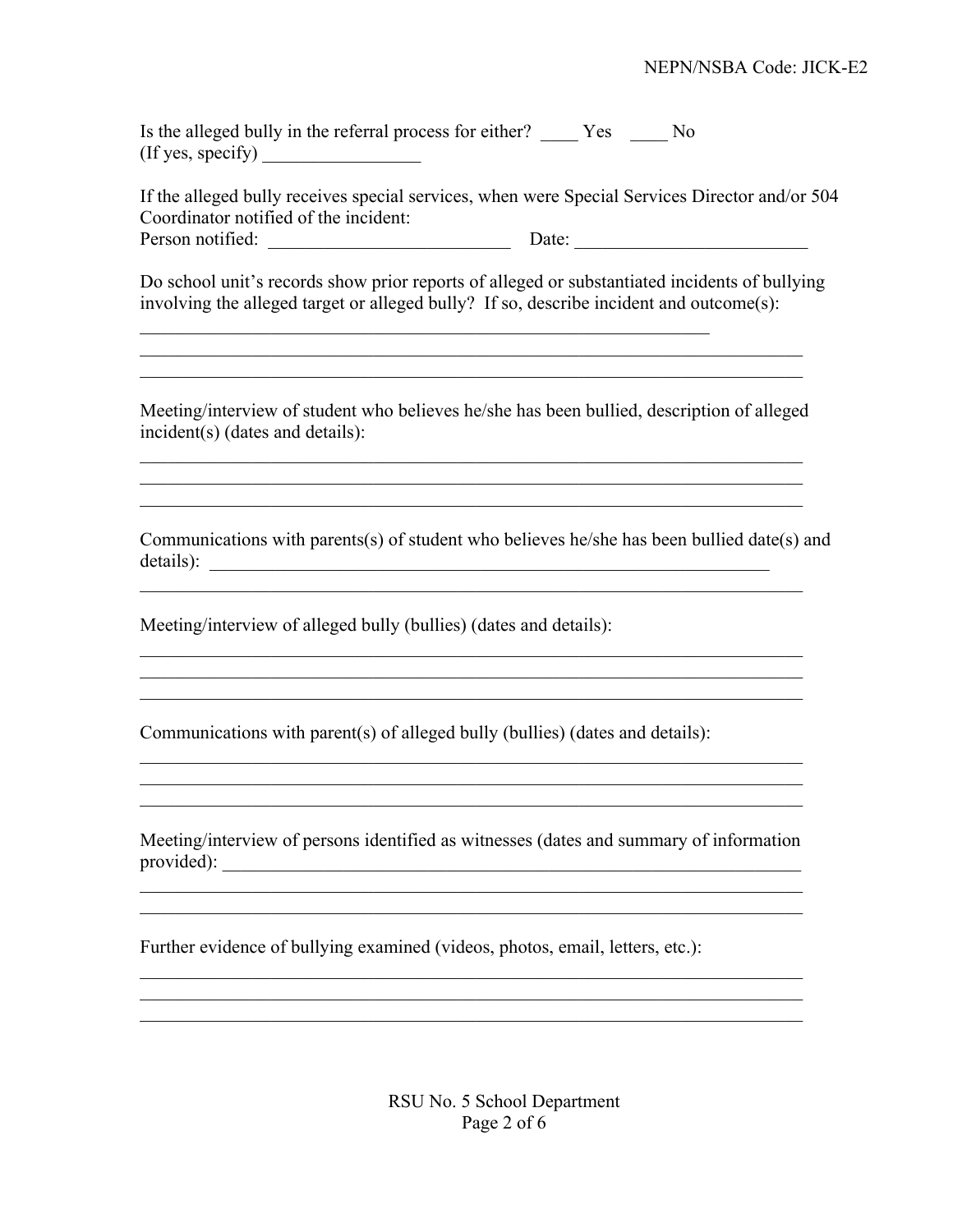Measures taken pending conclusion of the investigation to ensure the safety of the student who believes he/she has been bullied: \_\_\_\_\_\_\_\_\_\_\_\_\_\_\_\_\_\_\_\_\_\_\_\_\_\_\_\_\_\_\_\_\_\_\_\_\_\_\_\_

Safety measures communicated to parents) of student who believes he/she has been bullied (date and details):

**Is the alleged bullying substantiated**, i.e., does the alleged conduct meet the definition of bullying as articulated in Board policy? \_\_\_\_\_Yes \_\_\_\_\_No

Nature of harm incurred:

- \_\_\_\_Physical harm to student or damage to student's property
- \_\_\_\_Student's reasonable fear of physical harm or damage to property
- \_\_\_\_Hostile educational environment
- \_\_\_\_Infringement of student's rights at school

Conduct resulting in harm (in item above) is on the basis of:

- National origin/ancestry/ethnicity
- Religion
- Physical, mental, emotional or learning disability
- \_\_\_\_Sex
- Sexual orientation
- Gender/gender identity/expression
- \_\_\_\_Age
- Socioeconomic status
- \_\_\_\_Family status
- \_\_\_\_Physical appearance
- \_\_\_\_Weight
- \_\_\_\_Other distinguishing personal characteristics
- Other (explain)

Summary of investigation/Explanation of findings:

#### Recommended disposition:

Disciplinary action - alternative discipline: Disciplinary action – suspension (in-school, out-of-school) Expulsion (recommended for expulsion \_\_\_\_\_\_\_\_\_\_\_\_\_\_\_\_\_\_\_\_\_\_\_\_\_\_\_\_\_\_\_\_\_\_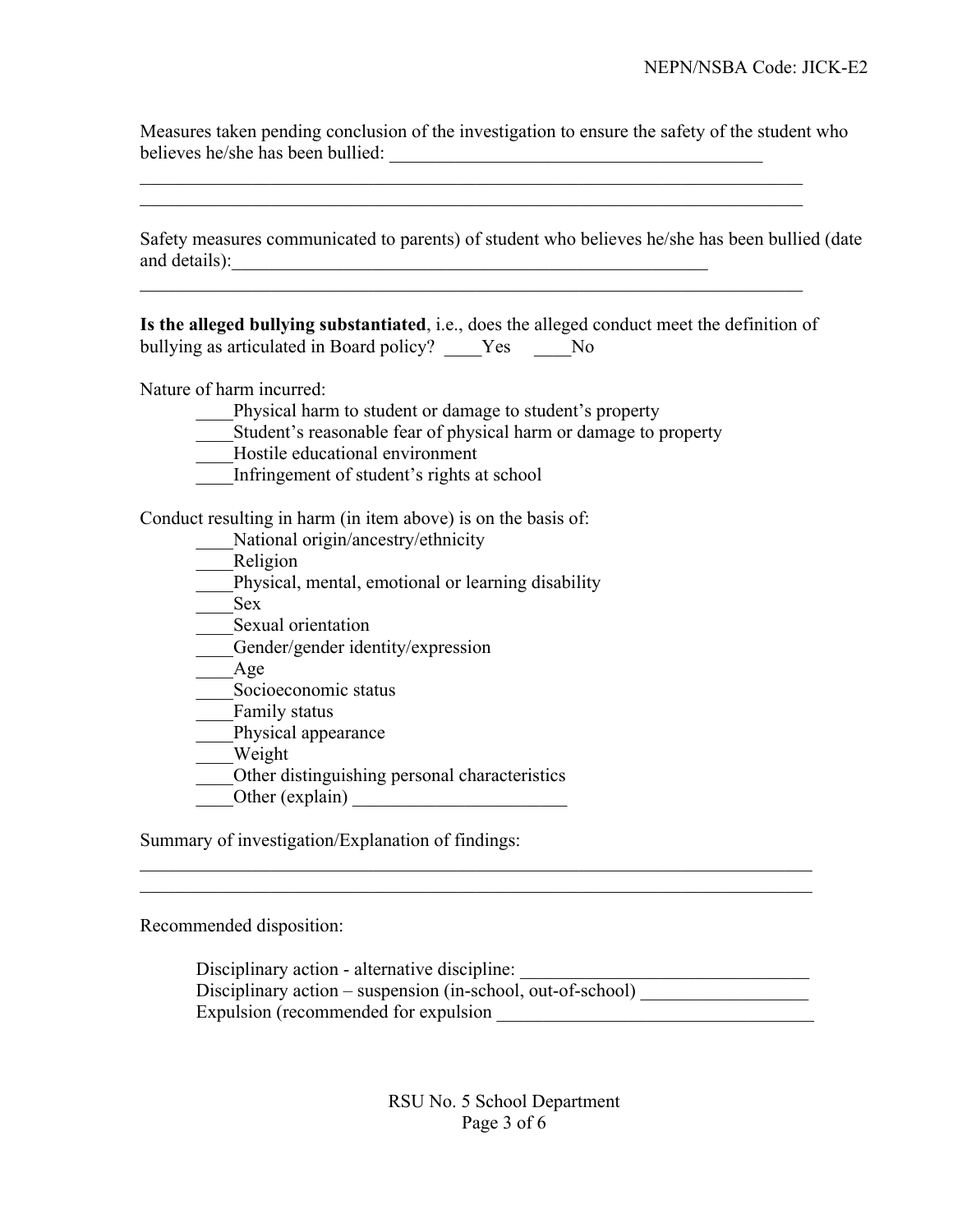Recommendations for support services:

| Counseling/referral to services (targeted student) |  |
|----------------------------------------------------|--|
| Counseling/referral to services (bully)            |  |

Recommendation to report to law enforcement? \_\_\_\_\_ Yes \_\_\_\_\_ No Potential criminal violation Potential civil rights violation

Recommendations in other substantiated bullying situations:

If bully is school employee or administrator, recommendation for action to be taken by Superintendent (any action must be consistent with collective bargaining agreement or individual contract):\_\_\_\_\_\_\_\_\_\_\_\_\_\_\_\_\_\_\_\_\_\_\_\_\_\_\_\_\_\_\_\_\_\_\_\_\_\_\_

 $\overline{\phantom{a}}$  , and the contribution of the contribution of the contribution of the contribution of the contribution of the contribution of the contribution of the contribution of the contribution of the contribution of the

If bullying is by another adult person associated with the school (e.g., volunteer, visitor, or contractor):  $\frac{1}{\sqrt{2}}$ 

 $\mathcal{L}_\mathcal{L} = \mathcal{L}_\mathcal{L} = \mathcal{L}_\mathcal{L} = \mathcal{L}_\mathcal{L} = \mathcal{L}_\mathcal{L} = \mathcal{L}_\mathcal{L} = \mathcal{L}_\mathcal{L} = \mathcal{L}_\mathcal{L} = \mathcal{L}_\mathcal{L} = \mathcal{L}_\mathcal{L} = \mathcal{L}_\mathcal{L} = \mathcal{L}_\mathcal{L} = \mathcal{L}_\mathcal{L} = \mathcal{L}_\mathcal{L} = \mathcal{L}_\mathcal{L} = \mathcal{L}_\mathcal{L} = \mathcal{L}_\mathcal{L}$ 

If bullying involves a school-affiliated organization: \_\_\_\_\_\_\_\_\_\_\_\_\_\_\_\_\_\_\_\_\_\_\_\_\_

Signature of investigator: If investigator is not building principal, copy to principal on [date]

Copy to Superintendent on [date]

RSU No. 5 School Department Page 4 of 6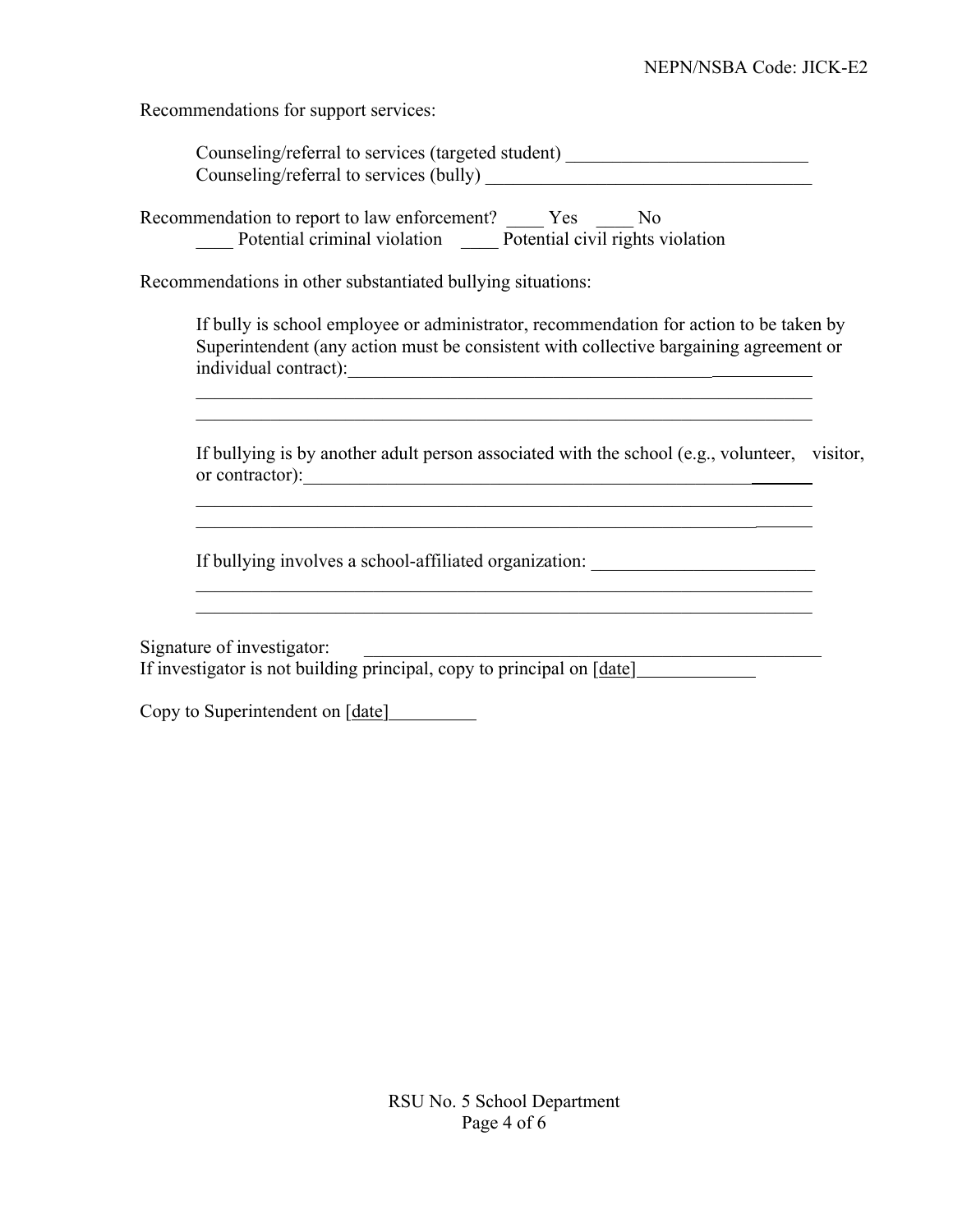## **ACTIONS TAKEN BY PRINCIPAL**

The student received/will receive the following discipline actions (consequences):

- Alternative Discipline
- Detention
- \_\_\_\_\_ Weekend Detention
- \_\_\_\_\_ In-school suspension
- \_\_\_\_\_ Out-of-school suspension
- Expulsion/Recommended for expulsion

Alternative discipline imposed for this student (if applicable):

- Meeting with the student and the student's parent(s) or guardian(s)
- Reflective activities, such as requiring the student to write an essay about the student's misbehavior
- Mediation, but only when there is mutual conflict between peers, rather than one-way negative behavior, and both parties voluntarily choose this option
- \_\_\_\_\_ Counseling
- \_\_\_\_\_ Anger management
- \_\_\_\_\_ Health counseling or intervention
- \_\_\_\_\_ Mental health counseling
- Participation in appropriate social emotional cognitive skill building and resolution and restorative conferencing
- Community service

Referral to law enforcement? \_\_\_\_\_ Yes \_\_\_\_\_ No

Written notice has been provided to parent(s)/guardian(s) of the student who has been found to have engaged in bullying, including the process for appeal.

Notification sent by principal: [Date]

Copy to Superintendent: [Date]

RSU No. 5 School Department Page 5 of 6